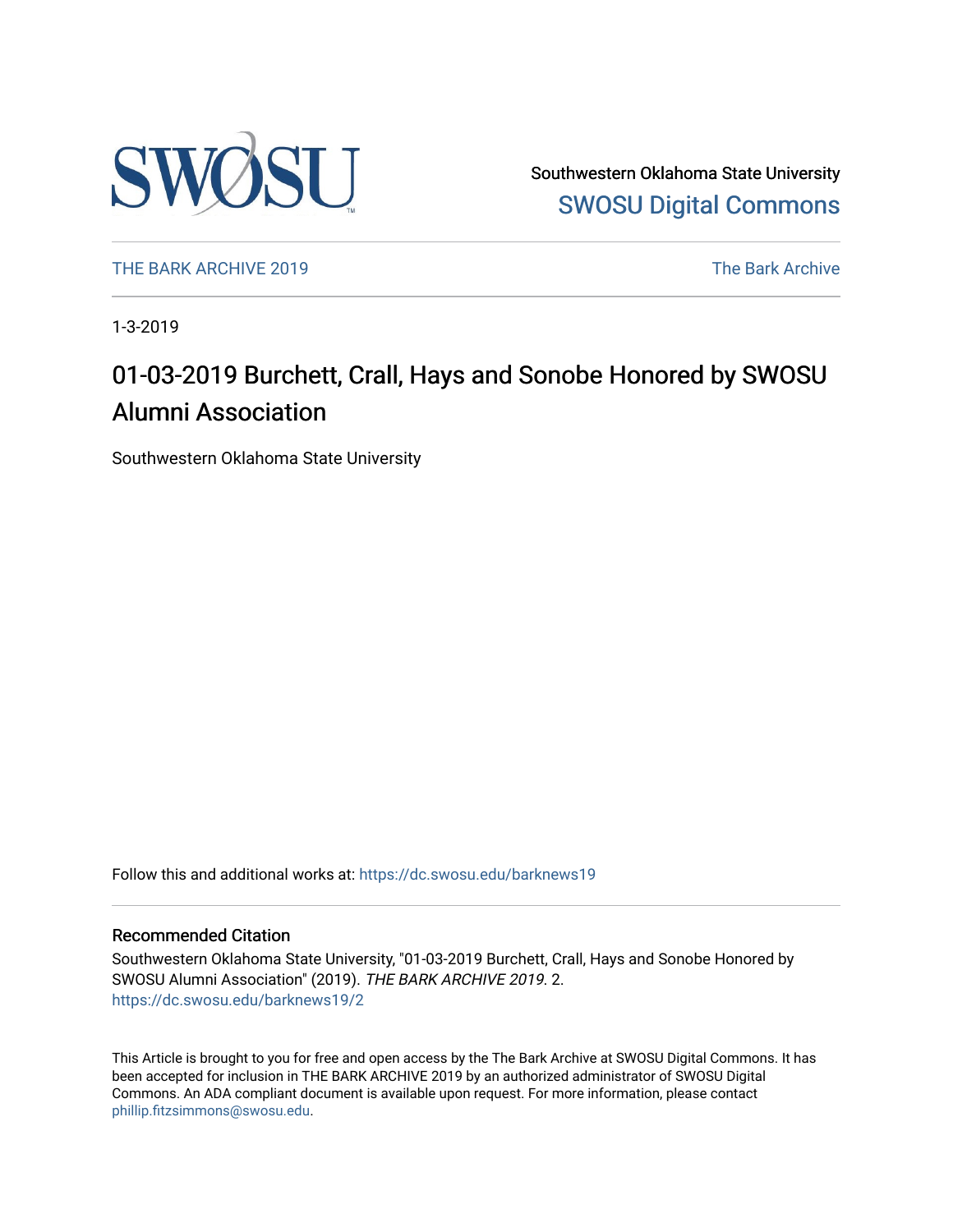



## **Burchett, Crall, Hays and Sonobe Honored by SWOSU Alumni Association**

**Photo Caption:** Former Southwestern Oklahoma State University employees (from left) John Hays, Stuart Burchett, Les Crall and Blake Sonobe were recently recipients of the SWOSU Alumni Association Emeritus Award during a reception held in Weatherford.

Four former Southwestern Oklahoma State University employees were recently honored by the SWOSU Alumni Association during a reception held in the Pioneer Cellular Events Center on the Weatherford campus.

The Alumni Association Board of Directors voted in 2015 to begin recognizing former SWOSU employees annually and celebrating their contributions to the university.

The 2018 SWOSU Alumni Association Emeritus Award honorees include: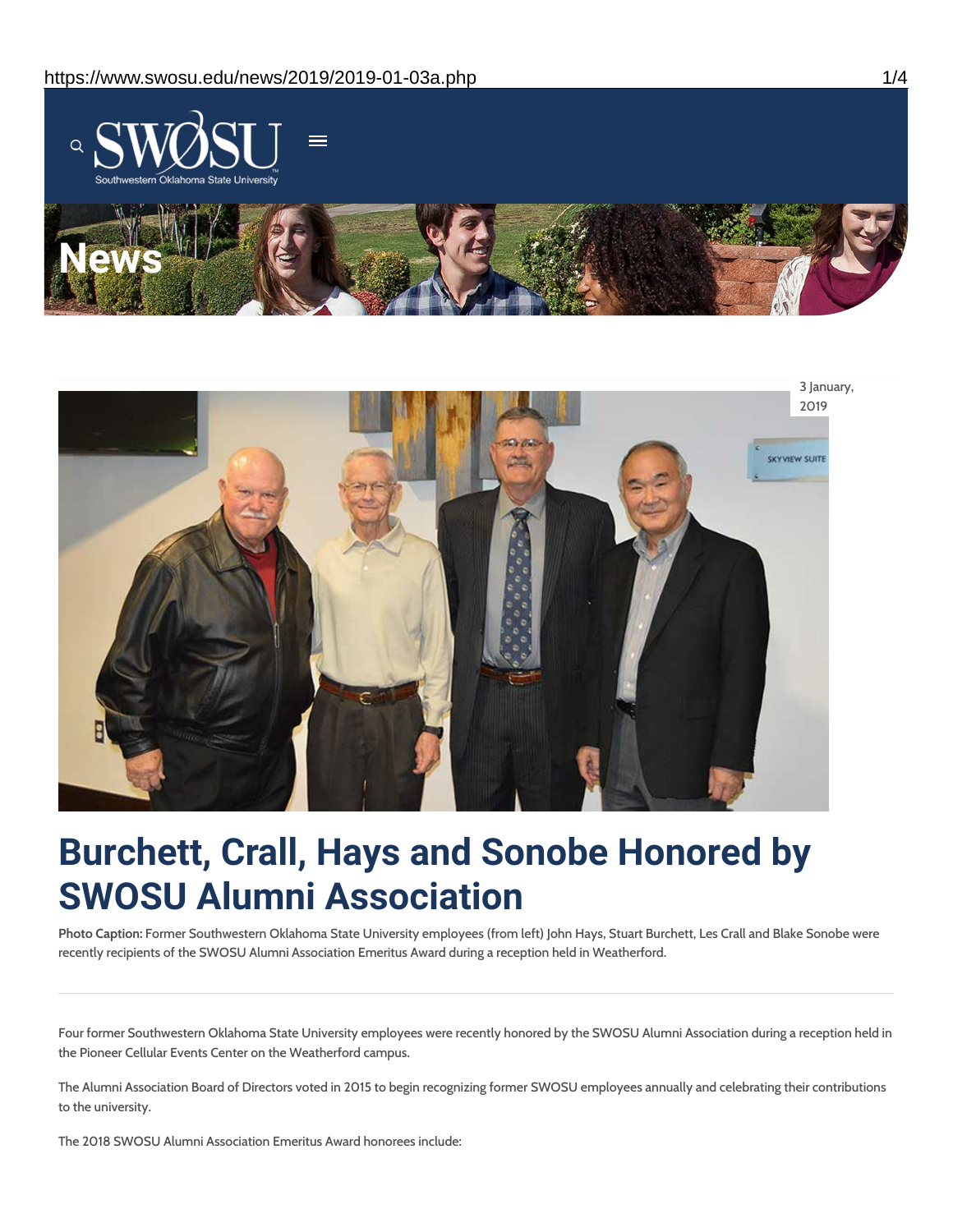#### https://www.swosu.edu/news/2019/2019-01-03a.php 2/4

- **Stuart Burchett** Burchett was introduced at the event by 2016 Emeriti Honoree Joe Anna Hibler. A graduate of Seiling High School, Burchett earned his undergraduate degree from SWOSU in 1962 and his doctorate from Kansas State University. Burchett joined the SWOSU faculty in 1966 and served as chair of the Department of Chemistry from 1989 to 1993.
- **Les Crall** Crall was introduced at the event by SWOSU President Dr. Randy L. Beutler. A member of the SWOSU faculty for 29 years, Crall served as associate dean of the Everett Dobson School of Business & Technology. Crall earned an undergraduate degree and a Master's of Business Administration from SWOSU and a Juris Doctorate from the University of Oklahoma. Crall has extensive experience in Higher Learning Commission (HLC) leadership experience both in America and internationally.
- **John Hays** Hays was introduced at the event by SWOSU President Beutler. A native of Willow (OK), Hays earned his undergraduate and Master's of Education degrees from SWOSU and his doctorate from the University of Oklahoma. Hays began his service to SWOSU in 1972 and was named president in 2001, retiring in 2010.
- **Blake Sonobe –** Born in Hawaii and raised in San Diego, Sonobe was introduced at the event by 2016 Emeriti Honoree Dr. Dan Dill. Sonobe holds a Bachelor's in chemistry from the United States Air Force Academy, a Master's in chemistry from Texas A&M University, and a doctorate in chemistry from the University of California at Davis. Sonobe came to SWOSU in 1990 as a member of the university's Chemistry faculty and served as vice president for academic affairs & provost beginning in 2005 until he was named vice chancellor for academic affairs with the Oklahoma State Regents for Higher Education in 2012.

#### Previous SWOSU Alumni Association Emeritus Award honorees include:

2017: Jill Jones, Henry Kirkland, Jr. (posthumous), John Loftin and Randall Russell.

2016: Dan Dill, Joe Anna Hibler, Mark Mouse (posthumous) and Bill Seibert.

2015: Lamar Crall, Roger Egerton and Mona Jean Suter.

The SWOSU Alumni Association is a dynamic group of volunteers from all walks of life who are passionate about giving back to SWOSU. The association offers members a variety of benefits and event opportunities. For more information, contact SWOSU's Office of Institutional Advancement at 580-774-3289 or visit www.SWOSUAlumni.com.

| Academics                | $\triangleright$ |
|--------------------------|------------------|
| Administration           | $\mathsf D$      |
| Alumni and Foundation    | $\triangleright$ |
| Community                | $\mathsf D$      |
| Events                   | $\triangleright$ |
| <b>Faculty and Staff</b> | D                |
| Miscellaneous            | D                |
| Sayre                    | D                |
| <b>Students</b>          | D                |
|                          |                  |

#### **Archive Links**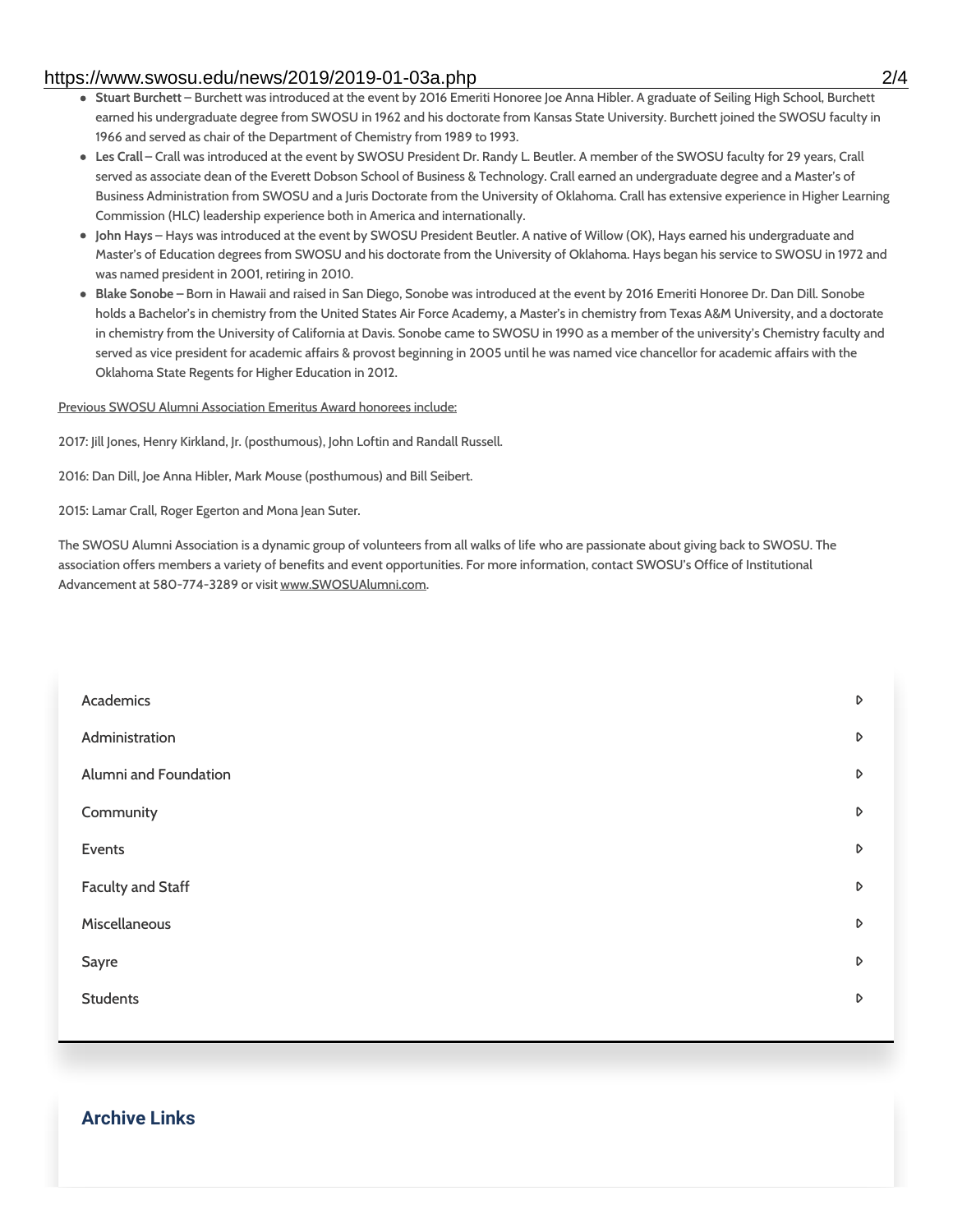| 2018    | D |
|---------|---|
| 2019    | D |
| 2020    | D |
| Archive | D |
|         |   |

# SWOSU

#### Weatherford Campus

100 Campus Drive Weatherford, OK 73096

#### Sayre Campus

409 E Mississippi Ave Sayre, OK 73662

fyom

Connect to Us

Contact [Information](https://www.swosu.edu/about/contact.php)

[University/Facility](https://www.swosu.edu/about/operating-hours.php) Hours

[Campus](https://map.concept3d.com/?id=768#!ct/10964,10214,10213,10212,10205,10204,10203,10202,10136,10129,10128,0,31226,10130,10201,10641,0) Map

Give to [SWOSU](https://standingfirmly.com/donate)

Shop [SWOSU](https://shopswosu.merchorders.com/)